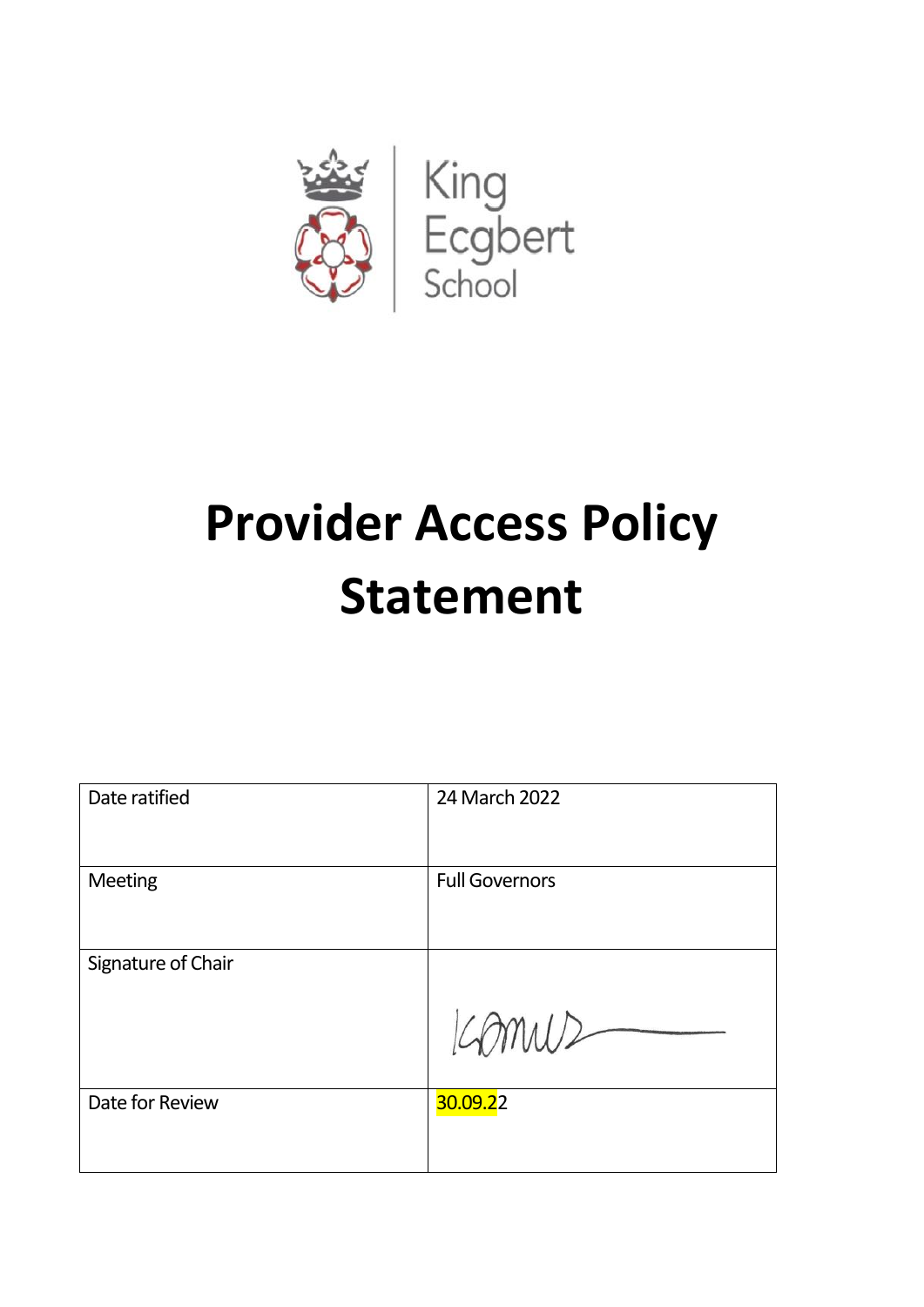## **King Ecgbert School**

### **Policy Statement on Technical Providers Access to School**

#### **March 2022**

King Ecgbert School is a caring, safe, happy and productive school that values and celebrates diversity. All our policies are based on our key values:

- *Academic excellence for all*
- *Showing respect at all times*
- *Having high aspirations and personal goals that go beyond our time in school*

We are committed to promoting positive mental health and emotional well-being for every member of our staff and student body. We pursue this commitment using both universal whole school approaches and specialised targeted intervention.

#### **Introduction**

This policy statement sets out the school's arrangements for managing the access of providers to students at the school for the purpose of giving them information about the provider's education or training offer. This complies with the school's legal obligations under Section 42B of the Education Act 1997.

#### **Pupil entitlement**

All students in years 7-13 are entitled:

- to find out about technical education qualifications and apprenticeships opportunities
- to hear from a range of local providers about the opportunities they offer, including technical education and apprenticeships
- to understand how to make applications for the full range of academic and technical courses.

#### **Management of provider access requests**

#### **Procedure**

In the first instance, providers should contact the Careers Leader via e-mail or a formal letter of introduction and provide the following information:

- Name of company and contact details
- Overview of training/qualification opportunities available
- The types of event an invite is being requested for and a description of how they would engage with students

A provider wishing to request access as described above should contact:

Paul Fennell, Careers Leader, King Ecgbert School, Totley Brook Road, Dore S17 3QU

pfennell@ecgbert.sheffield.sch.uk